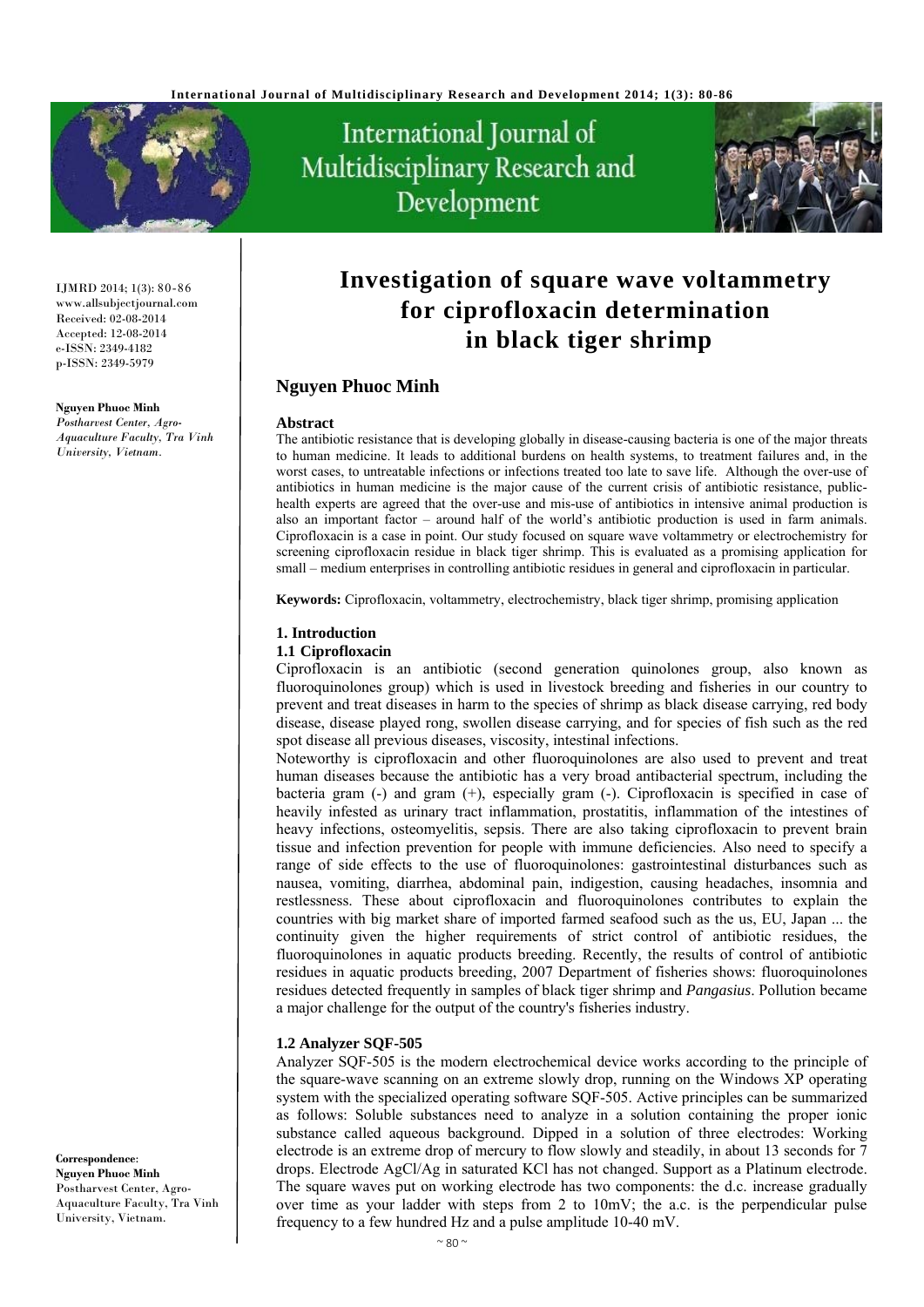How to measure the capacitor line counteract this, enhanced sensitivity. Universal often contain many vertices, each vertex represents a substance or chemical reactions, phase one of a substance. The top position is characterized qualitatively. The height of the top is characterized quantitatively. In the Analyzer measuring 505 SQW SQFexternal mode-F (square-wave scanning on an ultra-slow drops) is also the mode of other measurements such as PSA-F (stripping square-wave ultra-fast on scan-drop slow). The principle of this technique is to: conduct physical measure contribution area for about 5 seconds of the life of a drop of mercury and proceed to measure the concentration of the substance that was in the area, the next two seconds. With the stage area of contributions are usually made metal ion reduction into metal and melts into the mercury in the form of amalgam, also with the organic process of donations made possible by the adsorption of organic substances to the surface drops of mercury. Thanks to this technique can increase the signal strength meter to range from 4 to 9 times.

## **1.3 Some notable studies about ciprofloxacin determination**

Marika Kamberi *et al*. (1998) determined ciprofloxacin in plasma and urine by HPLC with ultraviolet detection. A simple, sensitive isocratic method for the detection and quantification of ciprofloxacin in plasma and urine has been developed. The assay consisted of reversed-phase HPLC with ultraviolet detection. Plasma proteins were removed by a fast and efficient procedure. For the urine samples, the only required sample preparation was dilution. Separation was achieved on a  $C_{18}$  reversed-phase column. The quantification limit was 0.01 mg/L in plasma and 0.5 mg/L in urine. This method was sufficiently sensitive for pharmacokinetic studies.

Najla Mohamad Kassab, *et al* (2005) conducted the quantitative determination of ciprofloxacin and norfloxacin in pharmaceutical preparations by high performance liquid chromatography.The objective of this research was to develop and validate an analytical method for quantitative determination of ciprofloxacin (CIP) and norfloxacin (NOR) in pharmaceutical preparations. A simple and rapid chromatographic method was developed and validated for quantitative determination of two fluoroquinolone antibiotics in tablets and injection preparations. The quinolones were analyzed by using a LiChrospher® 100 RP-18 column (5 µm, 125 x 4 mm) and a mobile phase consisted of water:acetonitrile:triethylamine (80:20:0.3 v/v/v). The pH of final mixture was adjusted to 3.3 with phosphoric acid. The flow rate was 1.0 mL/min and UV detection was made at 279 nm. The analyses were performed at room temperature ( $24 \pm$ 2 ºC). CIP and NOR were eluted within 5 min. The calibration curves were linear  $(r > 0.9999)$  over a concentration range from 4.0 to 24.0 µg/mL. The relative standard deviation (RSD) was  $\leq 1.0\%$  and the mean recovery was 101.85%.

A. Dincel *et al*. (2005) determined ciprofloxacin in human gingival crevicular fluid by high-performance liquid chromatography. A simple and selective high-performance liquid chromatographic (HPLC) method has been developed for determination of ciprofloxacin in human gingival crevicular fluid (GCF). GCF samples were collected with paper strips. Ciprofloxacin was extracted from the pooled strips with methanol–water, 50:50 (v/v), and separated on a cartridge column (Radial-pak C18, 100 mm  $\times$  8 mm, 10 um)

with acetonitrile–sodium dihydrogen phosphate, 2:8 (v/y), as mobile phase at a flow rate of 2 mL min−1. The effluent was monitored with a fluorescence detector at 280 nm (excitation) and 455 nm (emission). The retention times of ciprofloxacin and internal standard quinine sulphate were 4.55 and 13.25 min, respectively. The within-day and day-today precision were less than 9% for ciprofloxacin at 0.05, 0.1 and 0.4  $\mu$ g mL−1 (n = 6), the within-day and day-to-day accuracy values were in the range 96.33–102.67% for ciprofloxacin at the concentrations given above and the detection limit corresponding to a signal-to-noise ratio of 3:1 was 3 ng mL−1. This method was suitable and selective for determination of ciprofloxacin levels in human GCF.

Anunciación Espinosa-Mansilla *et al*. (2006) applied HPLC determination of ciprofloxacin, cloxacillin, and ibuprofen drugs in human urine samples. This paper reports, for the first time, a liquid chromatographic method for the simultaneous determination of three frequently coadministered active principles, two antibiotics, ciprofloxacin (CIPRO) and cloxacillin (CLOXA) belonging to the fluoroquinolones and β-lactam families, respectively, and ibuprofen (IBU), a non-steroidal anti-inflammatory drug. The chromatographic separation was performed on a C-18 analytical column, using isocratic elution with methanolacetonitrile-pH 3 formate buffer  $(C_T = 0.1 \text{ M})$  (15: 12: 73,  $v/v/v$ ) for 3 min and, after that, a linear gradient with methanol-acetonitrile (88: 12, v/v) for 8 min. Several absorption spectra were obtained for each peak using a DAD detector. Chromatograms at the maximum absorption wavelength for each analyte, 220 nm for both IBU and CLOXA, and 280 nm for CIPRO were selected as the most suitable. The proposed chromatographic method requires about 15 min per sample. The presence of a urine background was tested and no interference was found. The method was satisfactorily applied to the determination of CIPRO, CLOXA, and IBU, in fortified urine, and in urine samples from a patient undergoing treatment with these three active principles, among others. Limits of quantification in urine were 1.00, 1.70, and 2.87 μg/mL for CIPRO, CLOXA, and IBU, respectively.

M. Seifrtova *et al*. (2008) determined fluoroquinolone antibiotics in hospital and municipal wastewaters in Coimbra by liquid chromatography with a monolithic column and fluorescence detection. The main goal of this work was determination of residues of the antibiotics ofloxacin (OFLO), norfloxacin (NOR), ciprofloxacin (CIPRO), and enrofloxacin (ENRO) in wastewater samples. The samples, after acidification to pH 4.5 and addition of EDTA, were extracted on an anion-exchange cartridge in tandem with an Oasis HLB cartridge. The LC–FD method, developed in previous studies, was based on application of a monolithic C18 column. The limit of quantification (LOQ) of the method was 250 ng L for OFLO,25ng/L for NOR and CIPRO, and 50 ng/L for ENRO. Mean recovery ranged between 75 and 121% for OFLO,NOR,CIPRO, and ENRO. Shihn-Sheng Wu *et al*. (2008) examined the analysis of ciprofloxacin by a simple high-performance liquid chromatography method. A simple and sensitive highperformance liquid chromatographic method is described for the quantitative analysis of ciprofloxacin in pharmaceuticals and human plasma. The method employs reversedphase chromatography using an RP-C18 column with an isocratic mobile phase of acetonitrile–2% acetic acid aqueous solution (16:84, v/v), umbelliferone as an internal standard, and a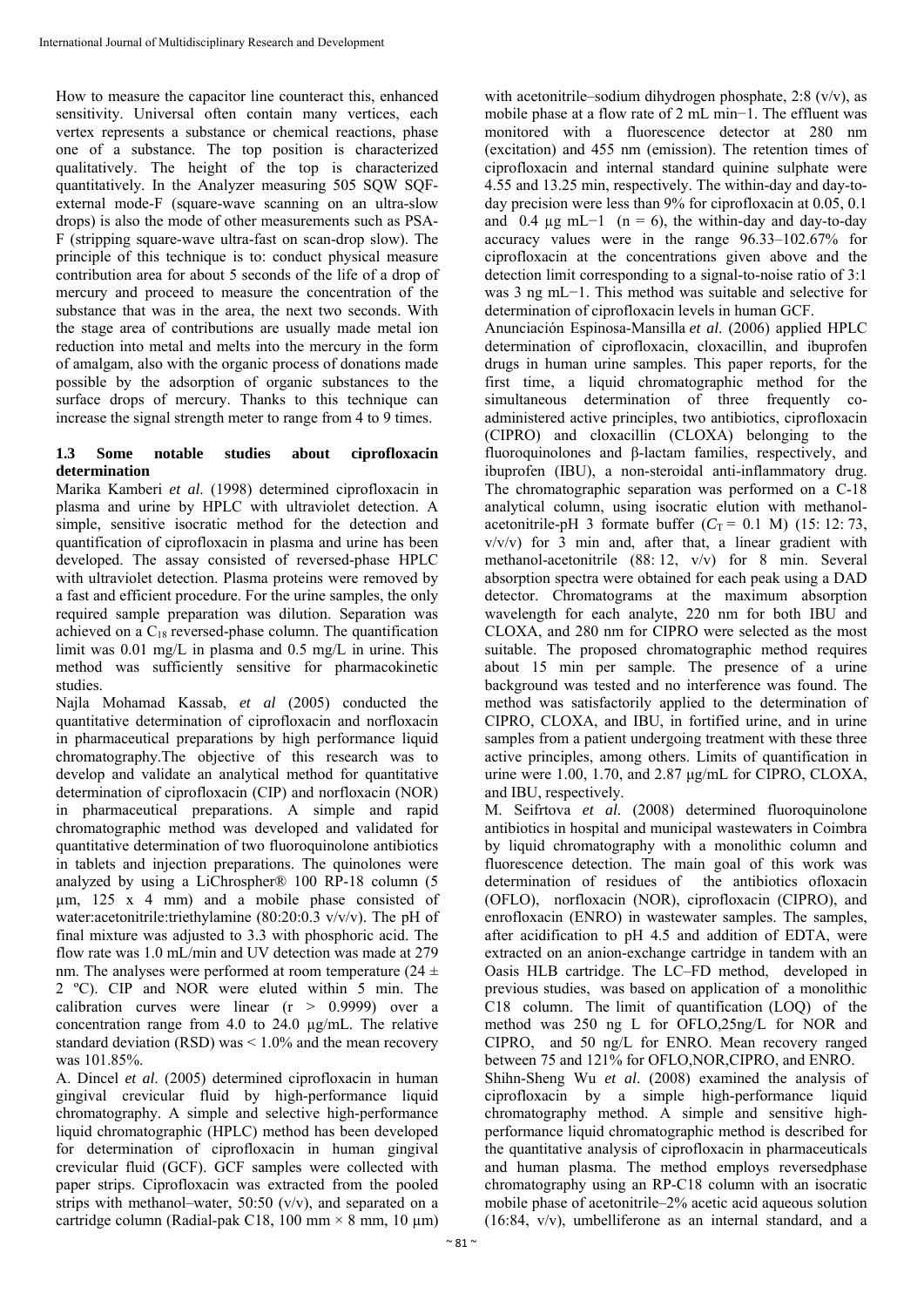flow rate of 1.0 mL/min. The UV detector is set at 280 nm. The limit of detection is 0.25  $\mu$ M (S/N = 3, injection volume  $= 10 \mu L$ ). The regression equations are linear (r > 0.9999) over a range between  $0.51~130$  µM for the pharmaceutical analysis of ciprofloxacin and 0.51~64.8 µM for the biological analysis of ciprofloxacin in human plasma. The intra- and inter-day relative standard deviation and relative error are less than 3.39% and 5.71%, respectively. All the recoveries are greater than 93.8%. This method is successfully applied in a pharmacokinetic study of a volunteer who receives a 500 mg ciprofloxacin tablet.

Christel Grondin *et al*. (2011) verified the determination of ciprofloxacin in plasma by micro-liquid chromatography– mass spectrometry: An adapted method for neonates. After a simple protein precipitation, analytes were separated on a micro-liquid chromatography and quantified by mass spectrometry, with D8-ciprofloxacin as internal standard. The calibration range was linear from 25 to 3000 ng/mL. Intra- and inter-day precision was less than 2.4 and 4.1%, respectively. The acceptance criteria of accuracy (between 85 and 115%) were met in all cases. A plasma volume of 150 µL was required to achieve the limit of quantification of 25 ng/mL. The method was successfully applied to routine monitoring of ciprofloxacin in pediatric patients and also used in preclinical studies. It will be used to determine the population pharmacokinetic parameters of ciprofloxacin in neonates.

Brisa Marisol Flores-Miranda et a. (2012) demonstrated the accumulation and elimination of enrofloxacin and ciprofloxacin in tissues of shrimp *Litopenaeus vannamei*  under laboratory and farm conditions. This study aimed to quantify the accumulation and elimination of Enrofloxacin (ENRO) and Ciprofloxacin (CIPRO) in cultivated Litopenaeus vannamei under controlled laboratory and farm conditions. Laboratory- and farm-raised shrimp were given feed supplemented with 200 mg/kg ENRO for 14 days, followed by a 16-day diet without antibiotics. The levels of ENRO and CIPRO were analyzed by High Performance Liquid Chromatography (HPLC). In the laboratory, ENRO concentrations in the muscle and hepatopancreas reached a maximum (Cmax) of  $0.54 \pm 0.26$   $\mu$ g/g and  $3.52 \pm 1.9$   $\mu$ g/g, respectively; Cmax values for CIPRO in the laboratory were  $0.18 \pm 0.13$   $\mu$ g/g (muscle) and  $1.05 \pm 0.20$   $\mu$ g/g (hepatopancreas). In farmed shrimp, Cmax values for ENRO were  $0.36 \pm 0.17$  µg/g muscle and  $1.60 \pm 0.82$  µg/g in the hepatopancreas; CIPRO Cmax values were  $0.03 \pm 0.02$   $\mu$ g/g (muscle) and  $0.36\pm0.08$   $\mu$ g/g (hepatopancreas). Two to fourteen days were necessary to eliminate both antibiotics from muscular tissue and four to more fourteen days for complete elimination of the antibiotics from the hepatopancreas. These results should be considered in terms of minimum concentrations necessary to inhibit Vibrio bacteria to determine whether the current use of this antibiotic is effective in controlling disease. Purpose of our search is to apply square wave voltammetry to determine ciprofloxacin residue in shrimp tissue. This technique will create an applicable performance for seafood enterprises in screening their raw shrimp before processing.

## **2. Material & Method**

**2.1 Equipment:** Multifunction Analyzer ANALYZER SQF-505 in Tropical Vietnam-Russia Center.

**2.2 Chemical:** Ciprofloxacin hydrochloride standard from the pharmaceutical Institute-Ministry of health. Solvent: ethanol, Methanol, Acetone (China); Acetonitrile (Merck). Others: CH3COONH4, CH3COONa, NaOH,  $NH<sub>4</sub>OH$  condensed,  $CH<sub>3</sub>COOH$  condensed,  $H<sub>3</sub>PO<sub>4</sub>$ ,  $H<sub>3</sub>BO<sub>3</sub>$ , borax, etc (China).

**2.3 Preparation:** The original standard solution are mixed from standard ciprofloxacin hydrochloride 120 mg (purity was 94.18%) in 100 ml of distilled twice (the concentration of cipro is 1018.3 mg/L) and stored in the refrigerator. The smaller concentrations of cipro were mixed from the solution in the original standard, distilled twice. The other solution are mixed from the solid or liquid concentrate with distilled twice to the concentration required.

## **3. Result & Discussion**

## **3.1 Different factors affecting to analysis**

Shrimp body, in addition to the basic chemical ingredients such as water, proteins, lipids etc., also contain small amounts of metal salts such as Ca, K, Fe, Al, Na, Mg..., in which the salt, K, Na, Mg, Ca constitute most. So in this paper Ireview the effects of the four elements above for the determination of ciprofloxacin in shrimp.

## **3.1.1 Effect of K+**

Mix a solution of  $K<sup>+</sup>$  has a concentration of 500 mg/L; Sucked into the measuring cup 25 ml liquid background, add 100 µ L of original standard solution cipro into the measuring cup, then add each 100  $\mu$ g/L solution of K+ into the measuring cup, to have the concentration of  $K^+$  in turn is 2, 4, 6, 8, 10mg/L, shake well and proceed with the measurement of parameters in optimal conditions. The results obtained in the table 1. From the results of the above table we noticed almost no  $K +$  ions affect the measuring result cipro.

Table 1: measuring results cipro without and with K<sup>+</sup>

|              | $E_{\rm peak}$ |               |                            |                         |             |                 |
|--------------|----------------|---------------|----------------------------|-------------------------|-------------|-----------------|
| $[K^+]$ mg/L | (mV)           | $1st$ measure | 2 <sub>nd</sub><br>measure | 3 <sup>rd</sup> measure | <b>Mean</b> | $\mathrm{Si}^2$ |
|              | $-1336$        | 388.5         | 395.4                      | 397.5                   | 393.8       | 22.170          |
|              | $-1336$        | 386.1         | 391.4                      | 390.8                   | 389.4       | 8.423           |
|              | $-1336$        | 387.6         | 388.1                      | 388.0                   | 387.9       | 0.070           |
|              | $-1336$        | 392.8         | 389.4                      | 384.2                   | 388.8       | 18.760          |
|              | $-1336$        | 381.3         | 389.1                      | 384.2                   | 384.9       | 15.543          |
| 10           | $-1336$        | 380.8         | 378.2                      | 384.5                   | 381.2       | 10.023          |

## **3.1.2 Effect of Na+**

Mix a solution of Na+ has a concentration of 500 mg/l. sucked into measuring cup 25 ml liquid background, add 100

µ l of original standard solution cipro into the measuring cup, then add each 100  $\mu$ g/l solution of Na + into the measuring cup, to have the concentration of Na+ is 2, 4, 6, 8, 10 mg/l,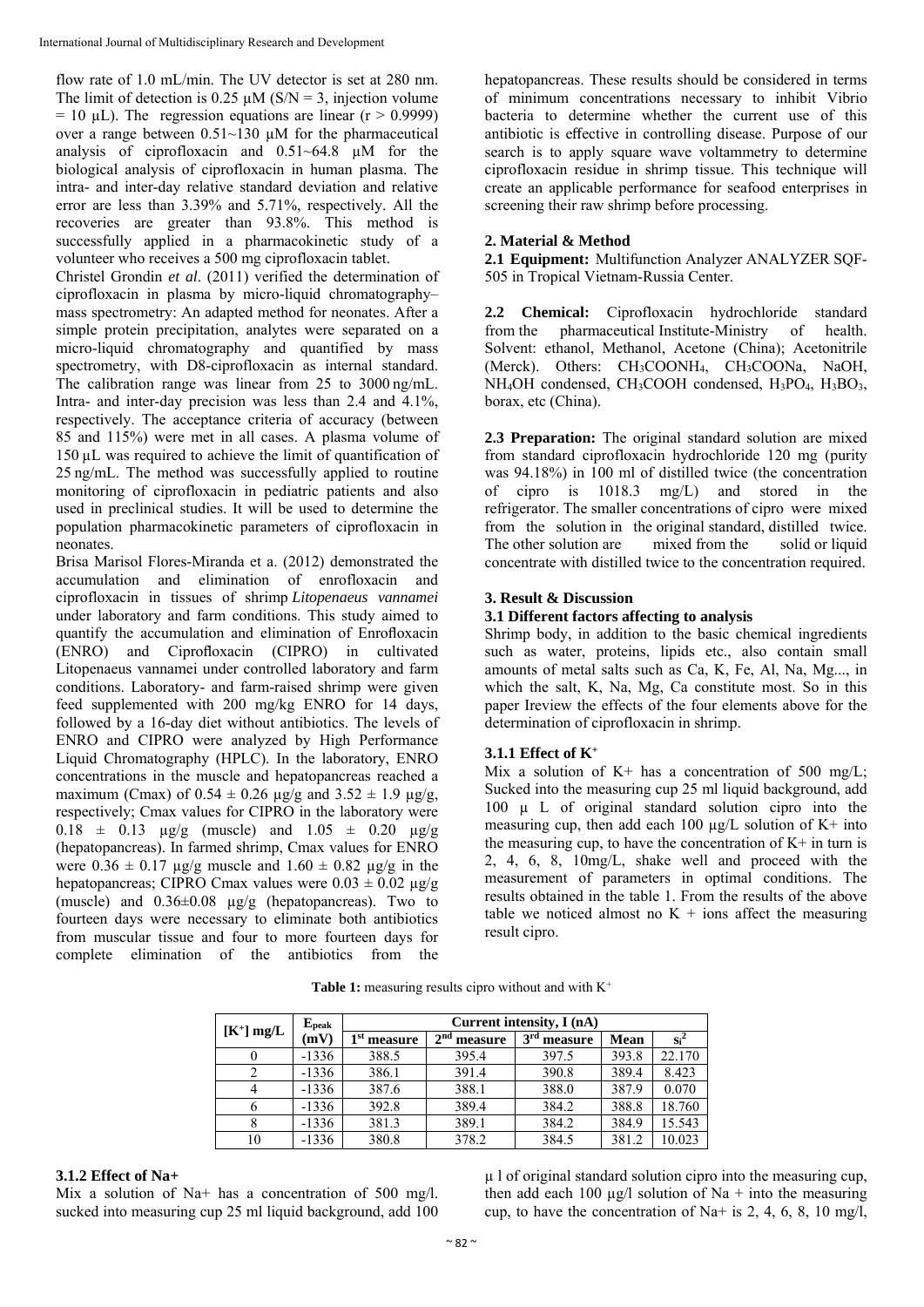shake well and proceed with your parameters in optimal conditions. The results obtained in table 2. From the results

obtained in the above table 2, we get influenced by Na+ ions not significant.

| $[Na^+]$ (mg/L) | ${\bf E_{peak}}$ | Current intensity, $I(nA)$ |               |                         |             |        |  |  |
|-----------------|------------------|----------------------------|---------------|-------------------------|-------------|--------|--|--|
|                 | (mV)             | 1 st<br>measure            | $2nd$ measure | 3 <sup>rd</sup> measure | <b>Mean</b> | $Si^2$ |  |  |
|                 | $-1336$          | 391.5                      | 391.7         | 401.5                   | 394.9       | 32.680 |  |  |
| 2               | $-1336$          | 396.8                      | 398.2         | 400.9                   | 398.6       | 4.343  |  |  |
| 4               | $-1336$          | 400.7                      | 396.4         | 390.3                   | 395.8       | 27.310 |  |  |
| 6               | $-1336$          | 387.1                      | 391.9         | 394.8                   | 391.3       | 15.123 |  |  |
|                 | $-1336$          | 393.1                      | 387.0         | 404.6                   | 394.9       | 79.870 |  |  |
| 10              | $-1336$          | 393.1                      | 389.7         | 387.6                   | 390.1       | 7.703  |  |  |

**Table 2:** Measurable results cipro with and without Na<sup>+</sup>

## **3.1.3 Effect of Ca2+**

Mix a solution of  $Ca^{2+}$  concentration was 500 mg/l. sucked into measuring cup 25 ml liquid background, add 100  $\mu$  l of original standard solution cipro into the measuring cup, then add each 100  $\mu$ g/l solution of Ca<sup>2+</sup> into the measuring cup to

have the concentration of  $Ca^{2+}$  in turn is 2, 4, 6, 8, 10 mg/L, shake well and proceed with the measurement of parameters in optimal conditions. The results obtained in table 3. From the results obtained showed the concentration of  $Ca^{2+}$  in the survey do not affect the measuring result cipro.

| <b>Table 3:</b> measurable results cipro without and with $Ca^{2+}$ |  |
|---------------------------------------------------------------------|--|
|---------------------------------------------------------------------|--|

| $\lceil Ca^{2+} \rceil$ | ${\bf E_{peak}}$ | Current intensity, I (nA) |               |               |             |        |  |
|-------------------------|------------------|---------------------------|---------------|---------------|-------------|--------|--|
| (mg/L)                  | (mV)             | $1st$ measure             | $2nd$ measure | $3rd$ measure | <b>Mean</b> | $Si^2$ |  |
|                         | $-1336$          | 430.0                     | 432.5         | 434.7         | 432.4       | 5.293  |  |
|                         | $-1336$          | 429.3                     | 432.5         | 440.9         | 434.2       | 35.893 |  |
|                         | $-1336$          | 437.5                     | 434.9         | 420.2         | 430.9       | 87.023 |  |
|                         | $-1336$          | 435.5                     | 438.1         | 431.0         | 434.9       | 12.903 |  |
|                         | $-1336$          | 436.4                     | 427.7         | 435.8         | 433.3       | 23.610 |  |
| 10                      | $-1336$          | 423.6                     | 433.7         | 423.0         | 426.8       | 36.143 |  |

# **3.1.4 Effect of Mg2+**

Mix a solution of  $Mg^{2+}$  concentration was 500 mg/l. sucked into measuring cup 25 ml of the solution in the background, add  $100 \mu$  l of original standard solution cipro into the measuring cup, then add one 100  $\mu$ g/l solution of Mg<sup>2+</sup> into the measuring cup to have the concentration of  $Mg^{2+}$  in turn

is 2, 4, 6, 8, 10 mg/L, shake well and proceed with the measurement of parameters in optimal conditions. The results obtained in table 4. From the results obtained showed between the concentration of  $Mg^{2+}$  ions, the survey does not have the influence to measurable results cipro.

Table 4: Measurable results cipro without and with Mg<sup>2+</sup>

| $[Mg^{2+}]$ | ${\bf E_{peak}}$ | Current intensity, I (nA) |                         |                         |       |        |  |
|-------------|------------------|---------------------------|-------------------------|-------------------------|-------|--------|--|
| (mg/L)      | (mV)             | 1 <sup>st</sup> measure   | 2 <sup>nd</sup> measure | 3 <sup>rd</sup> measure | Mean  | $Si^2$ |  |
|             | $-1326$          | 412.3                     | 412.6                   | 418.9                   | 414.6 | 13.890 |  |
|             | $-1326$          | 421.1                     | 411.9                   | 415.3                   | 416.1 | 21.640 |  |
|             | $-1326$          | 430.0                     | 424.1                   | 423.6                   | 425.9 | 12.670 |  |
|             | $-1326$          | 427.7                     | 415.4                   | 420.2                   | 421.1 | 38.430 |  |
|             | $-1326$          | 417.5                     | 423.9                   | 426.7                   | 422.7 | 22.240 |  |
| 10          | $-1326$          | 422.2                     | 420.4                   | 430.0                   | 424.2 | 26.040 |  |

## **3.2 Survey procedures and recovery performance**

**3.2.1 The survey of solvent extraction** 

## **3.2.1.1 Solvent extraction as ethanol (C2H5OH)**

When the solvent extraction of ethanol is the ultimate solution to measure are fairly in. The result is shown in table 5.

**Table 5:** Recovery performance measurement results when filling with pure ethanol

|                                                       | Current intensity, I (nA) |                                       |                     |  |  |  |
|-------------------------------------------------------|---------------------------|---------------------------------------|---------------------|--|--|--|
| $Cipro$ (mg/L)                                        | $1st$ measure             | $2nd$ measure                         | $3rd$ measure       |  |  |  |
|                                                       | 234.47                    | 281.9                                 | 284.57              |  |  |  |
| 0.203                                                 | 273.9                     | 338.4                                 | 338.6               |  |  |  |
| 0.407                                                 | 313.6                     | 396.1                                 | 395.97              |  |  |  |
| 0.611                                                 | 357.9                     | 445.47                                | 444.4               |  |  |  |
| 0.815                                                 | 395.63                    | 491.03                                | 490.9               |  |  |  |
| Regression equations                                  | $y=233.8+199.5x$          | $y = 285.514 + 257.945x$              | $y=287.196+254.57x$ |  |  |  |
| Correlation coefficients $(R2)$                       | 0.9998                    | 0.997                                 | 0.998               |  |  |  |
| The concentration of cipro are obtained (C $_0$ =a/b) | 1.1721                    | 1.1069                                | 1.128               |  |  |  |
| Recovery performance $R_{\text{th}}=C_0/1.52745$      | 76.74%                    | 72.47%<br>$R_{th}$ tb $\approx$ 74.4% | 73.86%              |  |  |  |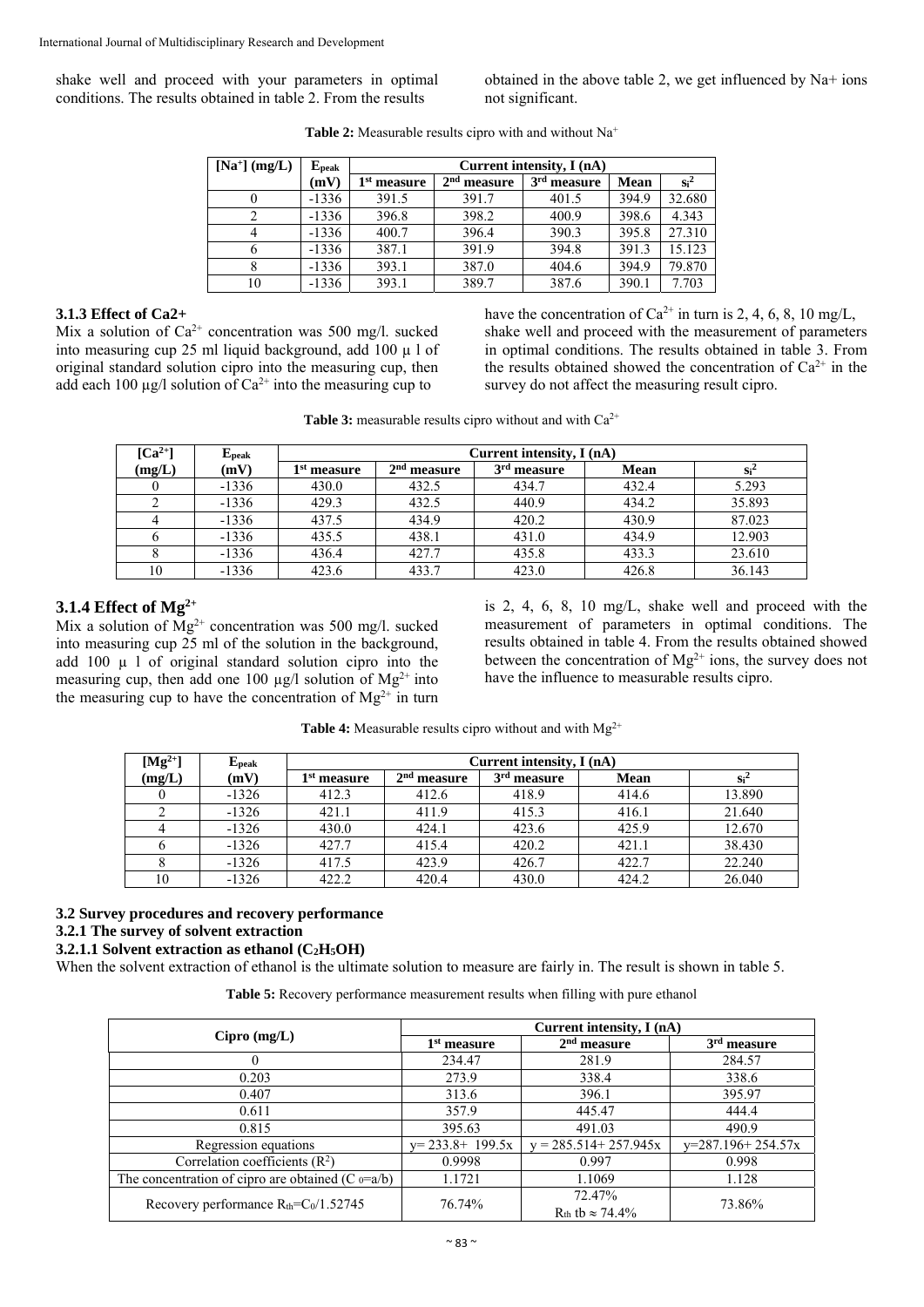#### **3.2.1.2 Solvent extraction as methanol**

When the solvent extraction is the final solution of methanol

to measure is in compared to the case of solvent extraction of ethanol. The result is shown in table 6.

**Table 6:** Recovery performance measurement results when filling with pure methanol.

|                                                          | Current intensity, I (nA) |                                        |                         |  |  |  |
|----------------------------------------------------------|---------------------------|----------------------------------------|-------------------------|--|--|--|
| $Cipro$ (mg/L)                                           | 1 <sup>st</sup> measure   | $2nd$ measure                          | 3 <sup>rd</sup> measure |  |  |  |
|                                                          | 317.03                    | 306.4                                  | 314.9                   |  |  |  |
| 0.203                                                    | 371.1                     | 360.5                                  | 361.17                  |  |  |  |
| 0.407                                                    | 426.53                    | 412.67                                 | 410.7                   |  |  |  |
| 0.611                                                    | 472.2                     | 460.23                                 | 461.47                  |  |  |  |
| 0.815                                                    | 516.2                     | 505.7                                  | 506.3                   |  |  |  |
| Regression equations                                     | $y=$ 320.604 + 245.47x    | $y = 309.434 + 244.68x$                | $y = 314.288 + 237.2x$  |  |  |  |
| Correlation coefficients $(R2)$                          | 0.997                     | 0.9986                                 | 0.9996                  |  |  |  |
| The concentration of cipro are<br>obtained (C $_0$ =a/b) | 1.306                     | 1.2646                                 | 1.3249                  |  |  |  |
| Recovery performance Rth<br>$=C_0/1.52745$               | 85.5%                     | 82.79%<br>$R_{th}$ tb $\approx 85.0\%$ | 86.74%                  |  |  |  |

**Table 7:** Recovery performance measurement results when extracting with methanol/ acetone (1/1, v/v).

|                                                          | Current intensity, I (nA) |                                       |                         |  |  |  |
|----------------------------------------------------------|---------------------------|---------------------------------------|-------------------------|--|--|--|
| $Cipro$ (mg/L)                                           | 1 <sup>st</sup> measure   | $2nd$ measure                         | 3 <sup>rd</sup> measure |  |  |  |
|                                                          | 268.8                     | 254.1                                 | 274.77                  |  |  |  |
| 0.203                                                    | 313.4                     | 310.53                                | 313.1                   |  |  |  |
| 0.407                                                    | 365.23                    | 355.4                                 | 363.63                  |  |  |  |
| 0.611                                                    | 408.43                    | 399.37                                | 419.5                   |  |  |  |
| 0.815                                                    | 445.87                    | 436.8                                 | 453.6                   |  |  |  |
| Regression equations                                     | $= 270.29 + 220.9x$       | $= 260.392 + 223.04x$                 | $y = 272.108 + 227.86x$ |  |  |  |
| Correlation coefficients $(R2)$                          | 0.997                     | 0.9945                                | 0.994                   |  |  |  |
| The concentration of cipro are<br>obtained (C $_0$ =a/b) | 1.2236                    | 1.1675                                | 1.1942                  |  |  |  |
| Recovery performance Rth<br>$=C_0/1.52745$               | 80.1%                     | 76.43%<br>$R_{th}$ tb $\approx$ 78.2% | 78.18%                  |  |  |  |

#### **3.2.1.4 Solvent extraction as methanol/acetonitrile (5/1, v/v)**

With solvent extraction is the mixture

of Methanol and Acetonitrile in volume ratio is 5: 1,

the ultimate solution to measure quite in and measuring results obtained shown in table 8.

**Table 8:** Recovery performance measurement results when extracting with methanol/acetonitrile (5/1, v/v)

|                                                          | Current intensity, I (nA) |                                             |                         |  |  |  |
|----------------------------------------------------------|---------------------------|---------------------------------------------|-------------------------|--|--|--|
| $Cipro$ (mg/L)                                           | $1st$ measure             | $2nd$ measure                               | 3 <sup>rd</sup> measure |  |  |  |
| $\theta$                                                 | 334.77                    | 337.77                                      | 347.03                  |  |  |  |
| 0.203                                                    | 388.17                    | 383.6                                       | 394.43                  |  |  |  |
| 0.407                                                    | 436.57                    | 438.73                                      | 438.27                  |  |  |  |
| 0.611                                                    | 486.07                    | 487.57                                      | 483.77                  |  |  |  |
| 0.815                                                    | 529.87                    | 529.8                                       | 547.3                   |  |  |  |
| Regression equations                                     | $y=$ 337.47 + 239.66x     | $y = 337.888 + 239.63x$                     | $y = 346.362 + 240.53x$ |  |  |  |
| Correlation coefficients $(R2)$                          | 0.9997                    | 0.999                                       | 0.997                   |  |  |  |
| The concentration of cipro are<br>obtained (C $_0=a/b$ ) | 1.408                     | 1.41                                        | 1.44                    |  |  |  |
| Recovery performance Rth<br>$=C_0/1.52745$               | 92.19%                    | 92.3%<br>R <sub>th</sub> tb $\approx$ 92.9% | 94.27%                  |  |  |  |

**Remarks:** after examining a number of different extraction solvents are found with solvent extraction is the mixture of methanol and acetonitrile in volume ratio is 5: 1, the recovery performance of the process of extracting the best, so in the next experiment, I choose this solvent system to proceed. The final solution used to measure just the pretty in (i.e. also the lubricant). To reduce viscosity, then at that stage

(4) 1 ml of hexane extraction process more well, giving centrifuge to remove the hexane layer, then proceed period (5) as the other experiments. The results show that the solution ultimately is out but not back higher performance, perhaps in part the substance hexane layer diffusion cipro removed should be losing a part. Concrete results are presented in table 9.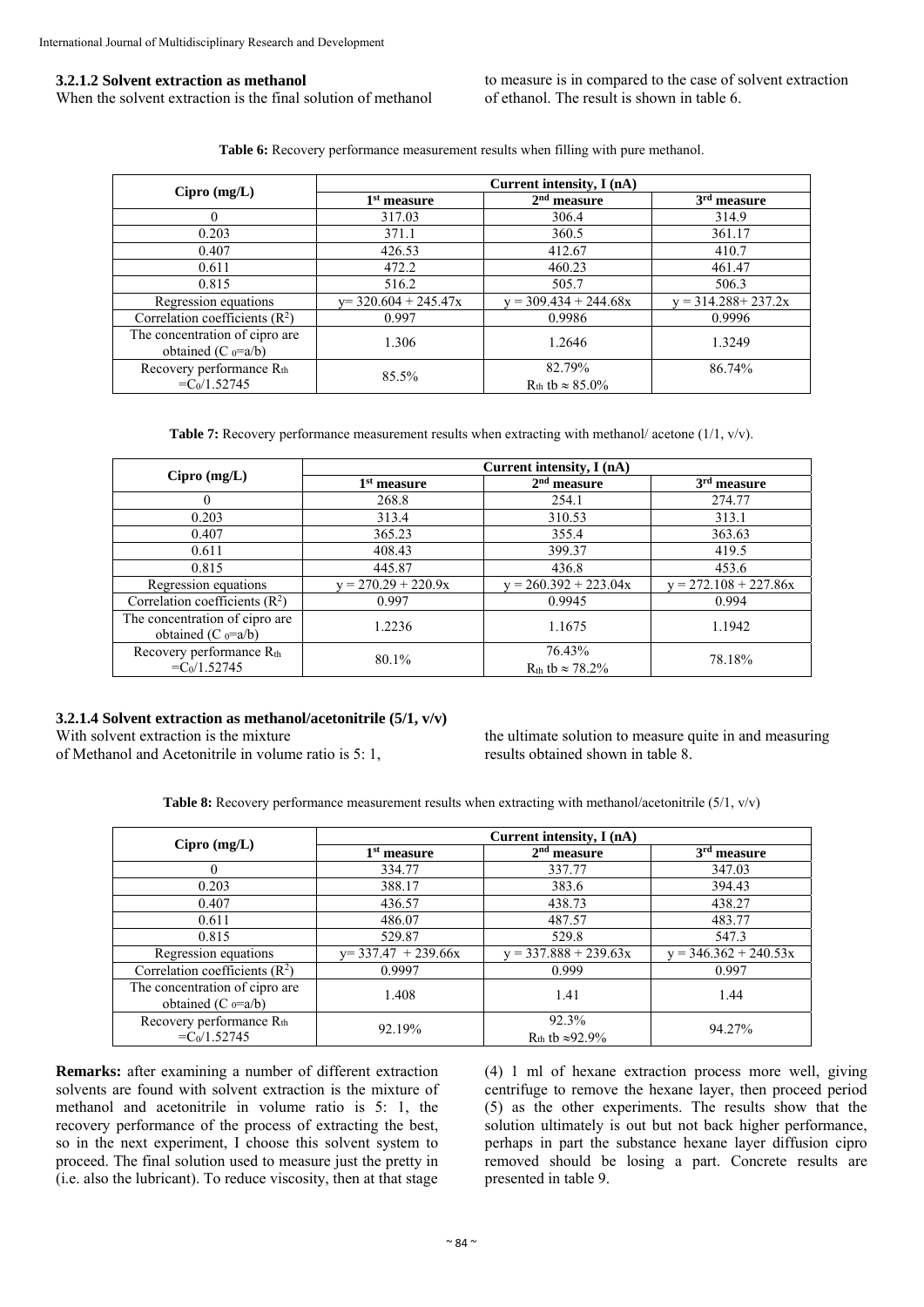**Table 9:** Recovery performance measurement results when extracting with methanol/ acetonitrile (1/5, v/v) Hexane has added to the fatty removal

| $Cipro$ (mg/L)                                        | Current intensity, $I(nA)$ |                             |                        |  |  |  |
|-------------------------------------------------------|----------------------------|-----------------------------|------------------------|--|--|--|
|                                                       | $1st$ measure              | $2nd$ measure               | $3rd$ measure          |  |  |  |
|                                                       | 348.1                      | 344.2                       | 347.2                  |  |  |  |
| 0.203                                                 | 428.9                      | 429.5                       | 428.8                  |  |  |  |
| 0.407                                                 | 484.4                      | 488.1                       | 484.3                  |  |  |  |
| 0.611                                                 | 547.5                      | 545.7                       | 547.2                  |  |  |  |
| 0.815                                                 | 608.1                      | 607.5                       | 612.2                  |  |  |  |
| Regression equations                                  | $y = 355.68 + 313.56x$     | $y = 354.44 + 315.92x$      | $y = 354.26 + 318.37x$ |  |  |  |
| Correlation coefficients $(R2)$                       | 0.996                      | 0.9936                      | 0.9965                 |  |  |  |
| The concentration of cipro are obtained (C $_0$ =a/b) | 1.134                      | 1.1223                      | 1.1127                 |  |  |  |
| Recovery performance $R_{th} = Co/1.52745$            | 74.26%                     | 73.52%                      | 72.85%                 |  |  |  |
|                                                       |                            | $R_{th}$ tb $\approx$ 73.5% |                        |  |  |  |

Therefore, the following experiments were conducted with mixed solvents methanol and acetonitril proportion by volume is 5: 1. To evaluate the sensitivity of our analysis process based on regression equations to calculate the limit of detection (LOD). With solvent extraction is methanol and acetonitril proportion by volume is 5: 1 have LOD based on the results of the table 8.

**Particular:** \*Experiment #1: Regression equation:  $y = 337.47$  $+ 239.66x$  and R2 = 0.9997; Sresidue = 2.934; choose m = 4 so  $f = N + m - 2 = 5 + 4 - 2 = 7$ ; t0.95,  $f = 7 = 2.36$ 

 $LOD = 0.0194$  mg/ $L = 19.4$ ug/ $L$ .

With the calculation of similar for us the following results:

\* Experiment #2:  $LOD = 0.0246$  mg/ $L = 24.6$  ug/ $L$ .

\* Experiment #3:  $LOD = 0.0434$  mg/L = 43.4  $\mu$ g/L.

So the average value of LOD after three times the experiment is:  $(19.4 + 24.6 + 43.4)/3 = 29.1 \text{ µg/g/l}$ . From this result shows the limit of detection values smaller than 100  $\mu$ g/L is the limit of cipro in aquatic products breeding.

#### **3.2.2 Recovery performance of cipro in blank sample**

In the experiments on above was for a blank sample of 150 µg/L standard stock solution and cipro eventually measure the concentration of cipro respectively as 1.52745 mg/l. Far more cipro the original standard in turn was 100  $\mu$ g/L and 50 µg/L for aqueous concentrations finally metering 1.0183 mg/L and 0.50915 mg/L if the recovery performance of the process reaches 100%.

## **3.2.2.1 Cipro addition with concentration 1.52745mg/L**  Have conducted experiments in the 3.2.1.4 with  $R_{th}$  tb  $\approx$ **92.9%.**

**3.2.2.2 Cipro addition with concentration 1.0183mg/L** 

|                                                           | Current intensity, I (nA)       |                                          |                                |  |  |  |
|-----------------------------------------------------------|---------------------------------|------------------------------------------|--------------------------------|--|--|--|
| $Cipro$ (mg/L)                                            | 1 <sup>st</sup>                 | 2 <sub>nd</sub>                          | <b>3rd</b>                     |  |  |  |
|                                                           | measure                         | measure                                  | measure                        |  |  |  |
| $\theta$                                                  | 203.8                           | 200.1                                    | 184.3                          |  |  |  |
| 0.203                                                     | 244.4                           | 236.1                                    | 222.8                          |  |  |  |
| 0.407                                                     | 285.2                           | 285.5                                    | 262.6                          |  |  |  |
| 0.611                                                     | 324.9                           | 327.3                                    | 304.4                          |  |  |  |
| 0.815                                                     | 373.0                           | 369.0                                    | 344.9                          |  |  |  |
| Regression equations                                      | $y =$<br>$201.702 +$<br>206.89x | $y=197.74$<br>$+210.74x$                 | $Y =$<br>$183.24 +$<br>197.78x |  |  |  |
| Correlation<br>coefficients $(R2)$                        | 0.9989                          | 0.999                                    | 0.9999                         |  |  |  |
| The concentration<br>of cipro are obtained<br>$(C_0=a/b)$ | 0.9749                          | 0.9383                                   | 0.926                          |  |  |  |
| Recovery performance<br>$R_{th} = Co/1.0183$              | 95.74%                          | 92.14%<br>$R_{th}$ tb $\approx$<br>93.0% | 90.98%                         |  |  |  |
| $LOD$ ( $\mu$ g/L)                                        | 20.8                            | 24.1<br>$LODtb =$<br>17.8                | 8.6                            |  |  |  |

**Table 10:** Performance measurement result to recover the cipro added is 1.0183mg/L.

# **3.2.2.3 Cipro addition with concentration 0.50915mg/L**

The average value of performance recovered after adding white form three different concentration values of the original standard solution are: Rthtb =  $(92.9\% + 93.0\% +$  $92.7\%/3 \approx 92.9\%$ . On the other hand we also have the LOD

value on average after adding a blank sample with three different concentration values of the original standard solution are: LODtb =  $(29.1 + 17.8 + 27.6)/3 = 24.8 \text{ µg/L}$  $<$ 100 µg/L.